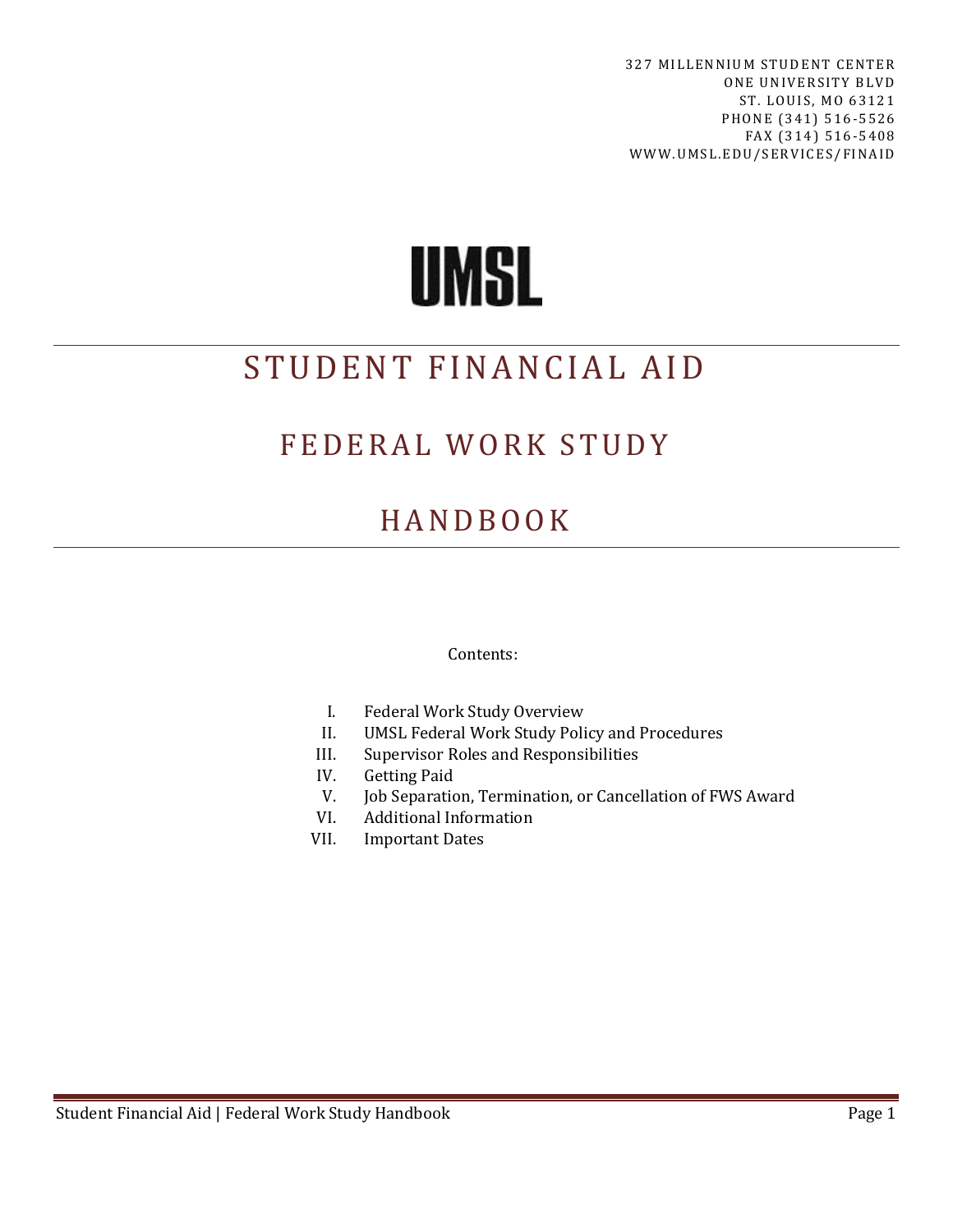#### **I. FEDERAL WORK-STUDY OVERVIEW**

#### *About the Federal Work-Study Program*

Federal Work-Study (FWS) is a federally funded program that allows students who have a demonstrated financial need to work part-time on- or off- campus. The University of Missouri St. Louis (UMSL) actively participates in the FWS program and provides opportunities to hundreds of students every year. The FWS funds serve as an additional source of financial aid for students who meet the eligibility.

#### *Federal Regulations*

To become eligible for FWS, student must meet the following requirements:

- Complete their Free Application for Federal Student Aid (FAFSA) preferably by February 1st
- Indicate on the FAFSA that they are interested in the FWS program. The FAFSA record must demonstrate that a student has a financial need for FWS
- Be a U.S citizen or Permanent Resident
- Enroll in at least half-time in a degree or certificate program
	- o Summer can be enrolled or not enrolled
		- o If not enrolled, must be enrolled at least half-time for upcoming Fall and have all other Financial Aid items completed
- Maintain Satisfactory Academic Progress (SAP), including earning at least a 2.0 GPA (UGRAD) or 3.0 GPA (GRAD)
- Not be in default for a prior student loan

#### *Community Services*

To meet with federal regulations, a percentage of students who are awarded FWS will be required to work for community-based organizations. The purpose of the program is to allow students to participate in community service based activities by providing services that help improve the community. Hence to meet with federal quota seven percent of student who are awarded FWS will be required to select such positions.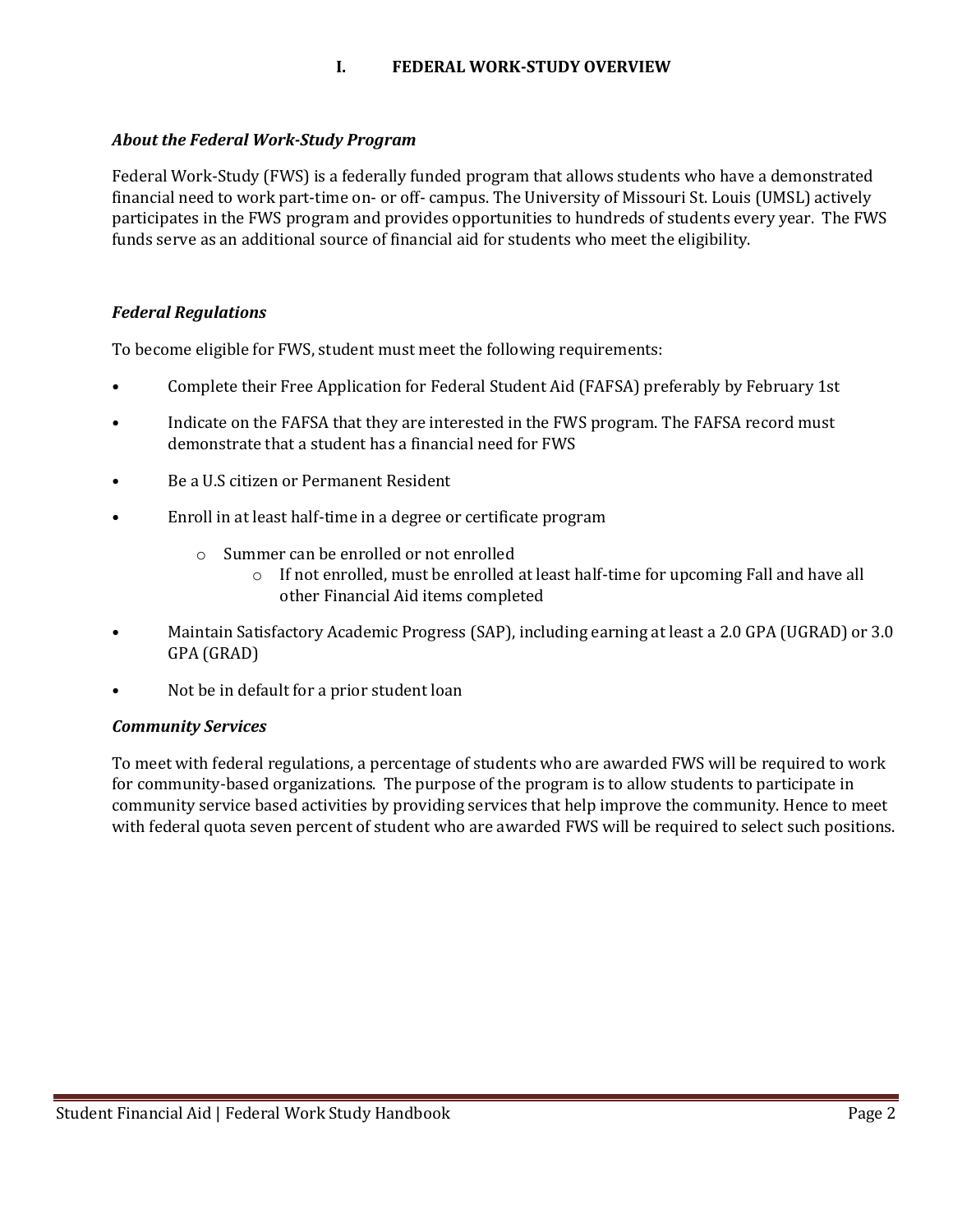#### **II. UMSL Federal Work Study Policies and Procedures**

- Send a rehire form via email to all FWS supervisors the 1st week of April to inquire whether or not they want to rehire current FWS students. Supervisors must return the form to the Financial Aid office by May 1st for processing.
- The FWS Application for new students will be available at our front desk and on our website beginning in April. Awards are made on a first-come, first-serve basis as students meet the eligibility criteria.
- Students may work a maximum of 20 hours a week, per Student Financial Aid. Students may work up to 40 hours in a week as long as they have not earned their full award amount for the semester and *Only* during periods when school is not in session. The supervisor must approve this decision with Student Financial Aid. (Example: The week after finals in December until campus closes for the holidays.)
	- o Per Human Resources, if a student has a FWS appointment and another appointment oncampus, the student cannot exceed 28 hours per week. Any earnings exceeding 28 hours will be funded by the other department *NOT* FWS.
	- o Students in the FWS Program are not eligible for any benefits.
- If we have funding remaining, summer work study may be available for the students already in the FWS Program who are interested and eligible for Federal Work Study.
	- $\circ$  A FWS student does have the choice not to work the summer session and can continue into the fall semester, if the student meets eligibility requirements.
	- o Students have the options of whether or not to enroll in summer courses pertaining to summer work study. The hours they work per week will be based on their award and hourly rate and agreed upon with their supervisor. In most cases, students should still be working around 20 and not to exceed their summer award .

#### **Award and Hiring process**

The office of Student Financial Aid will review student eligibility for FWS. Once students are awarded FWS, they will receive notification via their UMSL email, and are given the opportunity to accept or decline the offer. Once the student accepts the award he/she will be asked to complete the following steps.

- Contact Student Financial Aid and attend a mandatory orientation meeting
- Seek a suitable FWS position on and off campus. FWS positions are available on and off campus; students are free to apply to any FWS position posted on the UMSL career service website (https://cf.umsl.edu/webapps/ITS/career/workstudy\_fws/index.cfm). Students must click on "Browse Open Jobs" on the Work Study Page of the Financial Aid website to log in to view the FWS open positions.
- Contact department supervisors and schedule interviews for positions which interest them
- Inform the office of Student Financial Aid about their progress and once they have secured a position so we can update our files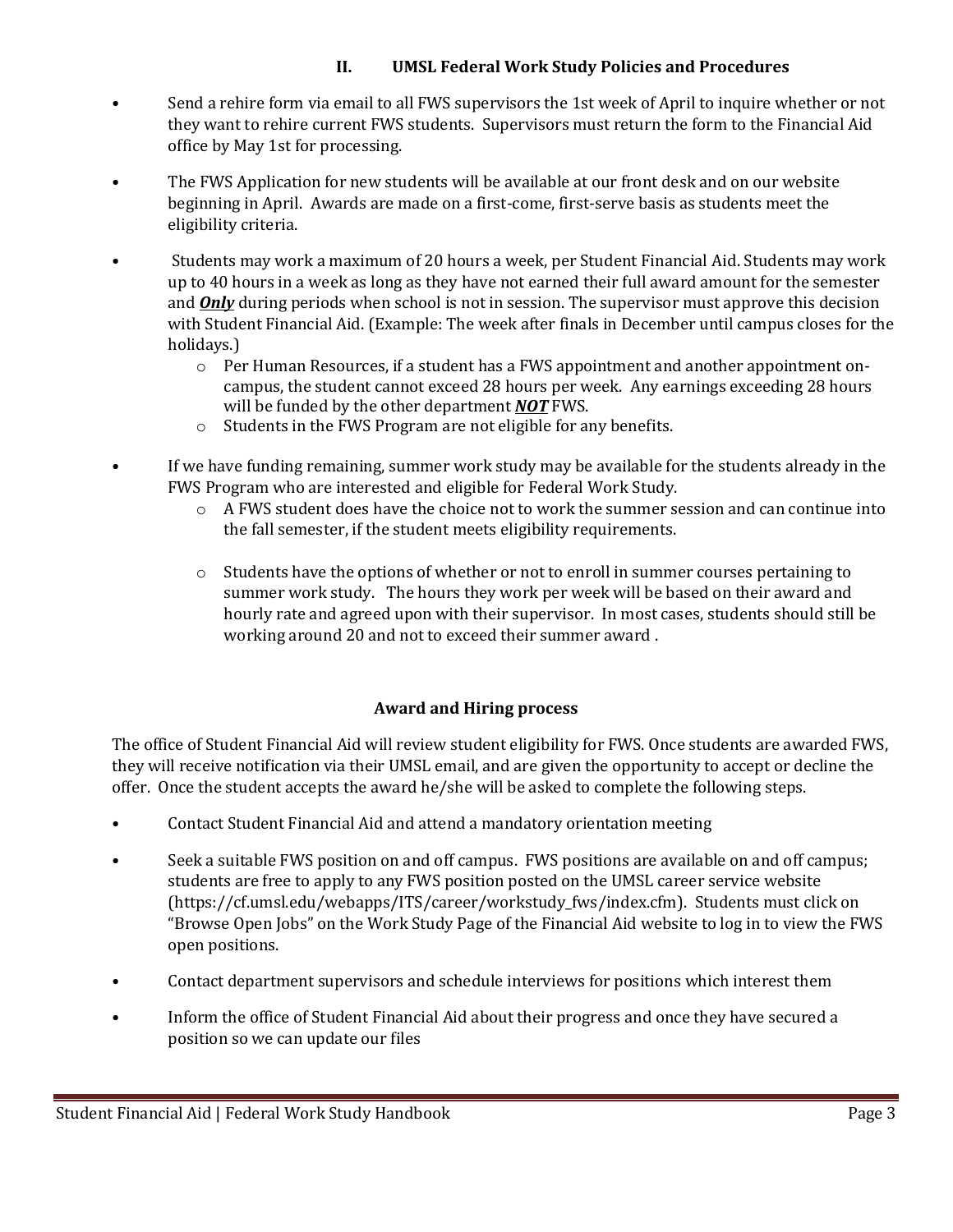• Complete the FWS position search *within a month* of attending the orientation. If the student fails to secure a job or does not follow through with securing a job within the allocated time, their award will be cancelled and given to the next student on the list.

## **III. Supervisor roles and responsibilities as it relates to FWS**

Supervisors of FWS sites are responsible for providing a job orientation to FWS students who are hired to work in their departments and for going over all the department rules and regulations. They are also expected to do the following:

- Initiate all required paperwork for FWS for student with HR
- Create a workable schedule fitting both their needs and the student's schedule o Ensuring the student is not scheduled to work during their class time
- Provide a student with a list of their tasks and responsibilities
- Provide information about how the student time and pay will be tracked and submitted to avoid any issues with Payroll (completed through MyHR)
- Supervisor is required for setting student up for payroll in MyHR
- Supervisors must ensure that FWS student does not work beyond their allotted FWS award

## *Work Schedule*

- Supervisors in each worksite are responsible for designing a work schedule that is suitable to the needs of the department and student. **It is against Federal Student Aid policy for a student to be working when their classes are scheduled.** Students must provide the supervisor with a copy of their course schedule for each semester they are working in the office. If for any reason a student must miss work, they must inform their supervisors and may make up for any lost time.
- The maximum number of hours students are allowed to work under FWS is 20 hours per week, but no more than 20 is recommended. During the winter, fall and spring break, when classes are not in session students may work up to 40 hours per week, if they have not exhausted their funding. A student or supervisor can check on a student's total earnings at any point by contacting the FWS Coordinator.

# **IV. Getting Paid**

## *Hourly Rate for FWS Program*

- **\$7.75-\$10.00**
	- $\circ$  The hourly rate is subject to the supervisor's determination based on the duties of the job. If the supervisor foresees any raises for the student during their years in the program, this must be taken into consideration when first setting the hourly rate. The maximum a student can be paid an hour is \$10.00 regardless of undergraduate or graduate level status.
	- o The College of Optometry has the authority to set their own hourly pay rate based on their specific needs. Their FWS students are hired specifically from within the College of Optometry only.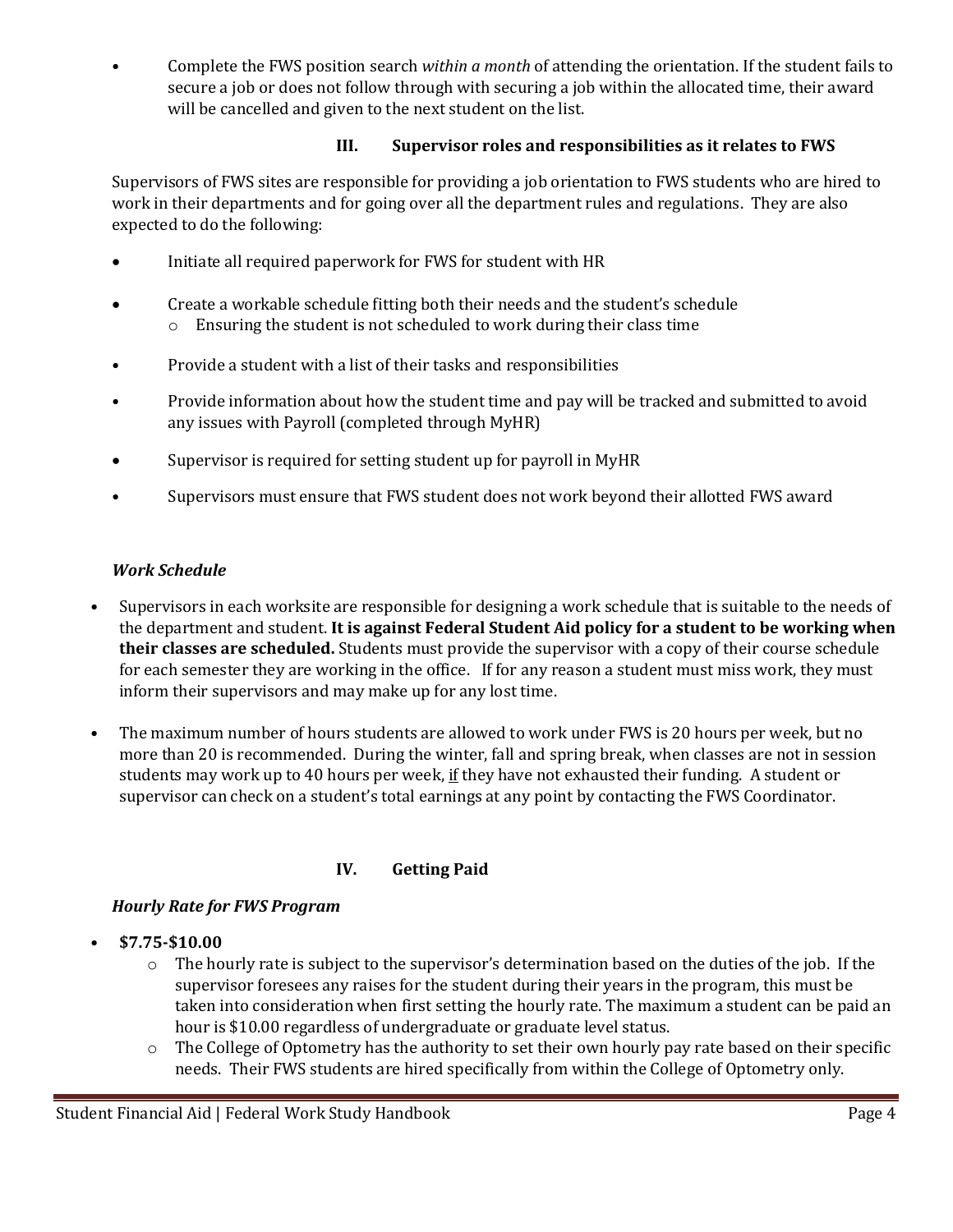#### *Time Sheets*

- Supervisors must validate and report all student FWS hours worked to Human Resources for processing at the end of each pay period.
- FWS students are paid electronically through direct deposit twice a month on Wednesdays.
	- o Paper checks are not an option
- For all on-campus positions, students must complete and submit their timesheet online by going to the link MyHR located on the UMSL website (https://myhr.umsystem.edu/psp/prd/?cmd=login&languageCd=ENG&).
- Once they get to the link the student will log into the Human Resources section of the website by using their UMSL username and password.
- Supervisors are responsible for explaining the completion of the timesheet process to FWS students working on campus.
- Once a student reports his/her time, the supervisor must validate the time submitted on the system before HR pays the student for that time period. Supervisors must also ensure that the time reported is accurate and that student did not work overtime and are still within the FWS amount allocated for the academic year.
- For off campus positions, supervisors will be advised by Sherlie in the Financial Aid Office on the proper payroll processing policies.
- If a student misses the deadline for submitting his/her timesheet, it is the student's responsibility to contact the supervisor as soon as possible.
	- $\circ$  If a timesheet deadline is missed, the student will get paid, but it will not be on the next pay date. The direct deposit will be made on a future pay date.

#### *Paychecks*

All FWS students will receive their paycheck electronically to the account of their choice and will be paid for the number of hours worked.

#### *Note*

Supervisors and students alike must keep track of the earnings in order to avoid an overpayment of the student FWS budget. An Award Tracker is sent each semester to the supervisor, and they may share it with the student to help in the tracking of the hours and awards. In case of overpayment, the department or organization will be responsible for paying the amount in excess of the budget. Once a student reaches their maximum FWS budget, Student Financial Aid will inform the supervisor and student. At that time the department should only allow the student to continue working if they will be paid from another source.